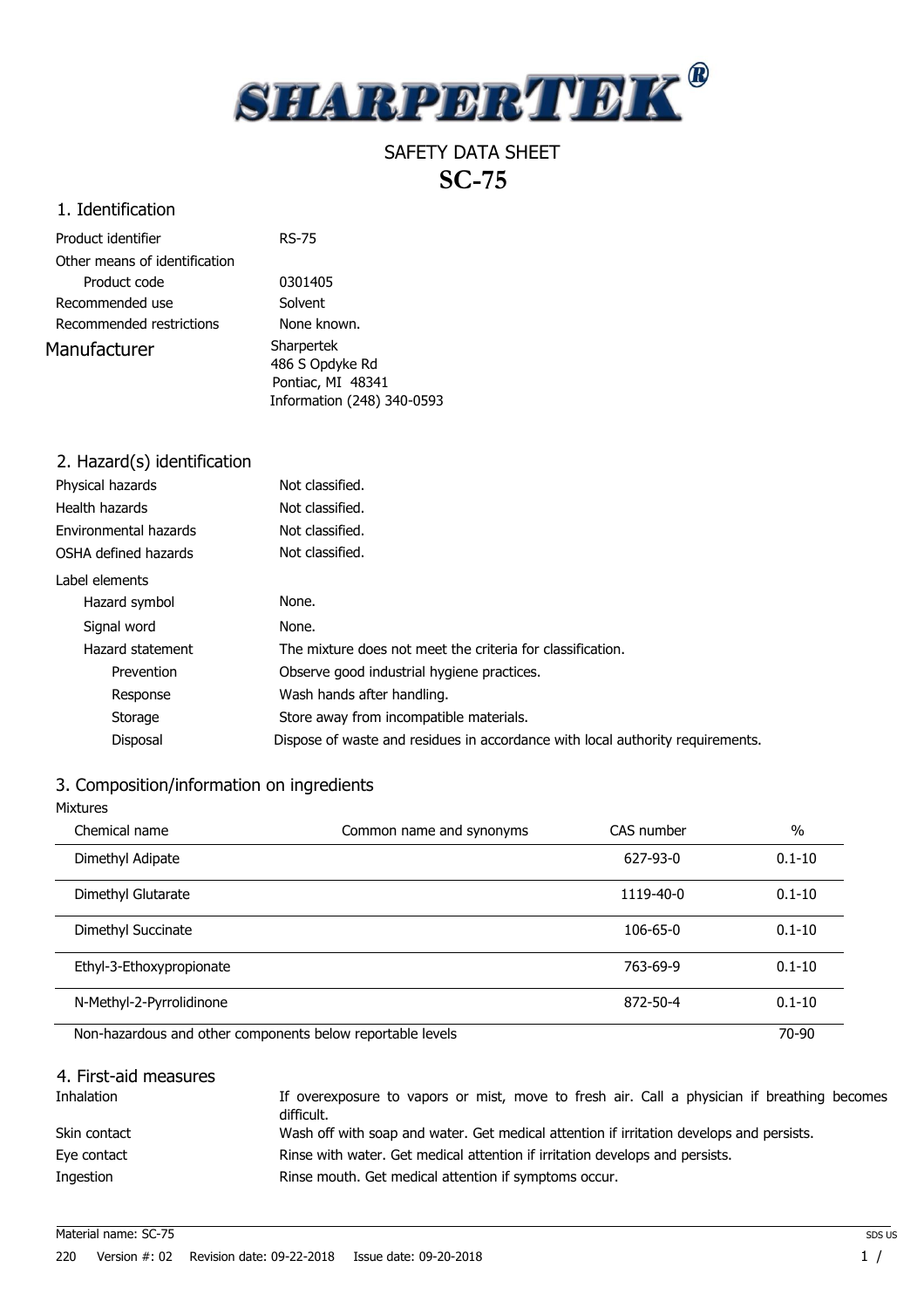

Indication of immediate<br>medical attention and attention and special treatment needed General information

Treat symptomatically.

Ensure that medical personnel are aware of the material(s) involved, and take precautions to protect themselves.

| 5. Fire-fighting measures<br>Suitable extinguishing media           | Water fog. Foam. Dry chemical powder. Carbon dioxide (CO2).                                   |
|---------------------------------------------------------------------|-----------------------------------------------------------------------------------------------|
| Unsuitable extinguishing<br>media                                   | Do not use water jet as an extinguisher, as this will spread the fire.                        |
| Specific hazards arising from<br>the chemical                       | During fire, gases hazardous to health may be formed.                                         |
| Special protective equipment<br>and precautions for<br>firefighters | Self-contained breathing apparatus and full protective clothing must be worn in case of fire. |
| Fire-fighting<br>equipment/instructions                             | Move containers from fire area if you can do so without risk.                                 |
| Specific methods                                                    | Use standard firefighting procedures and consider the hazards of other involved materials.    |
| General fire hazards                                                | No unusual fire or explosion hazards noted.                                                   |
| 6. Accidental release measures                                      |                                                                                               |

#### 6. Accidental release measures

| Personal precautions,<br>protective equipment and<br>emergency procedures | Keep unnecessary personnel away. Keep people away from and upwind of spill/leak. Keep out of<br>low areas. Do not touch damaged containers or spilled material unless wearing appropriate<br>protective clothing. For personal protection, see section 8 of the SDS.                                                                                                  |
|---------------------------------------------------------------------------|-----------------------------------------------------------------------------------------------------------------------------------------------------------------------------------------------------------------------------------------------------------------------------------------------------------------------------------------------------------------------|
| Methods and materials for                                                 | This product is miscible in water.                                                                                                                                                                                                                                                                                                                                    |
| containment and cleaning up                                               | Large Spills: Stop the flow of material, if this is without risk. Dike the spilled material, where this is<br>possible. Cover with plastic sheet to prevent spreading. Absorb in vermiculite, dry sand or earth and<br>place into containers. Prevent entry into waterways, sewer, basements or confined areas. Following<br>product recovery, flush area with water. |
|                                                                           | Small Spills: Wipe up with absorbent material (e.g. cloth, fleece). Clean surface thoroughly to<br>remove residual contamination.                                                                                                                                                                                                                                     |
| Environmental precautions                                                 | Never return spills to original containers for re-use. For waste disposal, see section 13 of the SDS.<br>Avoid discharge into drains, water courses or onto the ground.                                                                                                                                                                                               |
| 7. Handling and storage<br>Precautions for safe handling                  | Avoid prolonged exposure. Observe good industrial hygiene practices.                                                                                                                                                                                                                                                                                                  |
| Conditions for safe storage,<br>including any<br>incompatibilities        | Store in original tightly closed container. Store away from incompatible materials (see Section 10 of<br>the SDS).                                                                                                                                                                                                                                                    |
| 0 Evnesure controle/nersonal protection                                   |                                                                                                                                                                                                                                                                                                                                                                       |

### 8. Exposure controls/personal protection

Occupational exposure limits

| US. AIHA Workplace Environmental Exposure Level (WEEL) Guides<br>Components                     | Type                                  |                   | Value<br>$40 \text{ mg/m}$ |
|-------------------------------------------------------------------------------------------------|---------------------------------------|-------------------|----------------------------|
| N-Methyl-2-Pyrrolidinone<br>(CAS 872-50-4)                                                      | TWA                                   |                   | 10 ppm                     |
| Biological limit values<br>ACGIH Biological Exposure Indices Components<br>Value<br>Determinant |                                       | Specimen<br>Urine | Sampling Time<br>$\ast$    |
| N-Methyl-2-Pyrrolidinone<br>$100$ ma/l<br>(CAS 872-50-4)                                        | 5-Hydroxy-N-m<br>ethyl-2-pyrrolid one |                   |                            |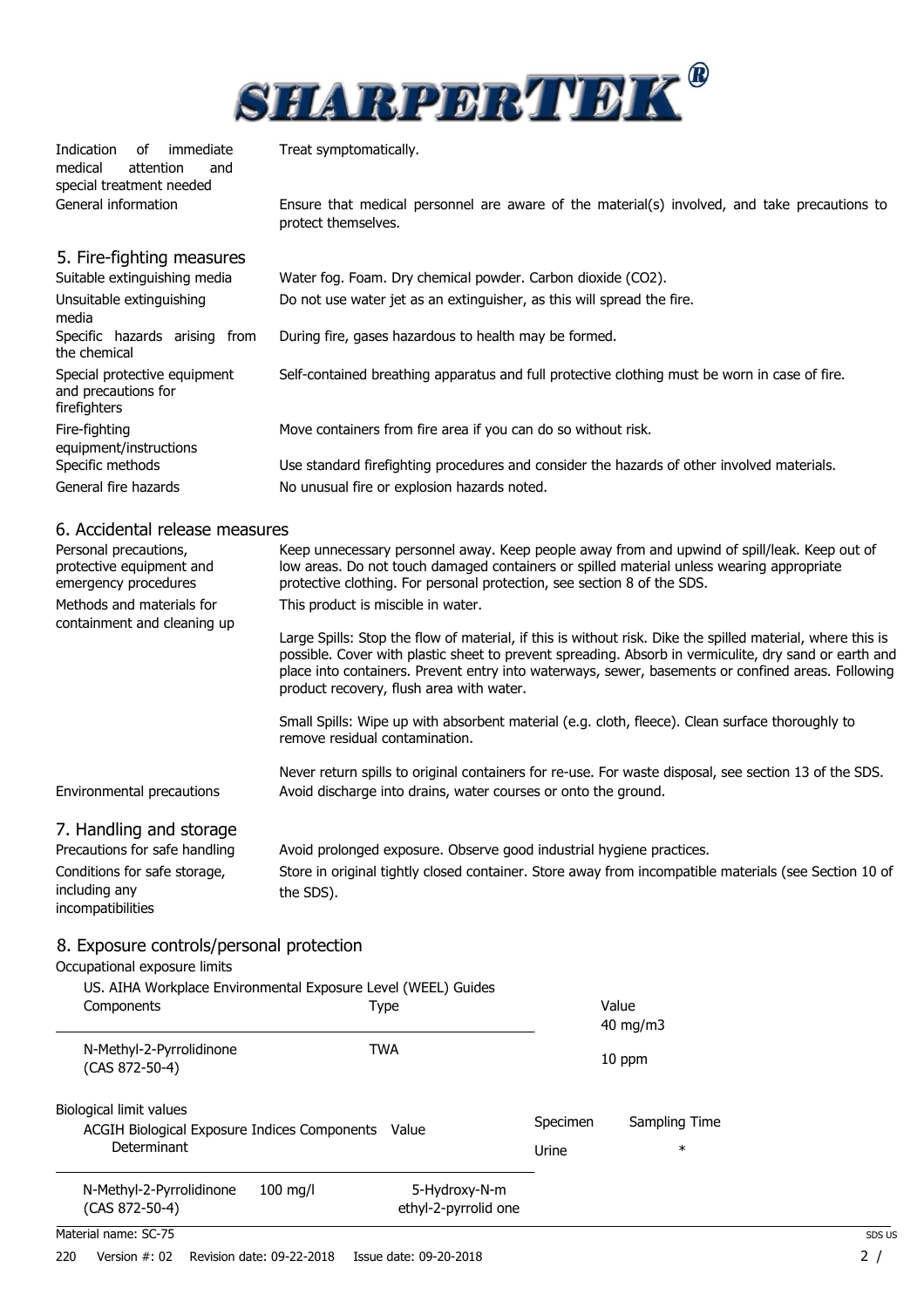

\* - For sampling details, please see the source document.

Exposure guidelines

US WEEL Guides: Skin designation

N-Methyl-2-Pyrrolidinone (CAS 872-50-4) Can be absorbed through the skin.

Appropriate engineering Good general ventilation (typically 10 air changes per hour) should be used. Ventilation rates should controls be matched to conditions. If applicable, use process enclosures, local exhaust ventilation, or other engineering controls to maintain airborne levels below recommended exposure limits. If exposure limits have not been established, maintain airborne levels to an acceptable level.

Individual protection measures, such as personal protective equipment

| Eye/face protection    | Chemical goggles are recommended.                                            |
|------------------------|------------------------------------------------------------------------------|
| Hand protection        | Wear protective gloves.                                                      |
| Skin protection        |                                                                              |
| Other                  | Wear appropriate chemical resistant clothing.                                |
| Respiratory protection | In case of insufficient ventilation, wear suitable<br>respiratory equipment. |
| General hygiene        | Always observe good personal hygiene measures, such as washing               |
| considerations         | after handling the material and before eating, drinking, and/or              |
|                        | smoking. Routinely wash work clothing and protective equipment to            |
|                        | remove contaminants.                                                         |

# 9. Physical and chemical properties

| Appearance                                                                                                       | Clear.                                                                |
|------------------------------------------------------------------------------------------------------------------|-----------------------------------------------------------------------|
| Physical state                                                                                                   | Liquid.                                                               |
| Form                                                                                                             | Liquid.                                                               |
| Color                                                                                                            | Colorless.                                                            |
| Odor                                                                                                             | Typical Solvent.                                                      |
| Odor threshold                                                                                                   | N/A                                                                   |
| pH                                                                                                               | 3.5                                                                   |
| Melting point/freezing point<br>Initial<br>boiling<br>point<br>boiling<br>and<br>range                           | $-11.56$ °F ( $-24.2$ °C)<br>estimated<br>213.8 °F (101 °C) estimated |
| Flash point                                                                                                      | $200^{\circ}F + low$                                                  |
| Evaporation rate                                                                                                 | Not available.                                                        |
| Flammability (solid, gas)                                                                                        |                                                                       |
| Upper/lower flammability or explosive limits<br>Explosive limit - lower<br>(%)<br>Explosive limit - upper<br>(%) | Not available. Not<br>available.                                      |
| Vapor pressure                                                                                                   | 0.33 hPa $(1$ hPa = 0.75006 mmHg)                                     |
| Vapor pressure temp.                                                                                             | @ 20 Deg. C                                                           |
| Vapor density                                                                                                    | Not available.                                                        |
| Relative density                                                                                                 | Not available.                                                        |
| Solubility(ies)                                                                                                  |                                                                       |
| Solubility (water)                                                                                               | Complete                                                              |
| Partition coefficient (n-<br>octanol/water)                                                                      | Not available.                                                        |
| Auto-ignition temperature                                                                                        | Not available.                                                        |
| Decomposition temperature                                                                                        | Not available.                                                        |
| <b>Viscosity</b>                                                                                                 | N/A                                                                   |
| Other information                                                                                                |                                                                       |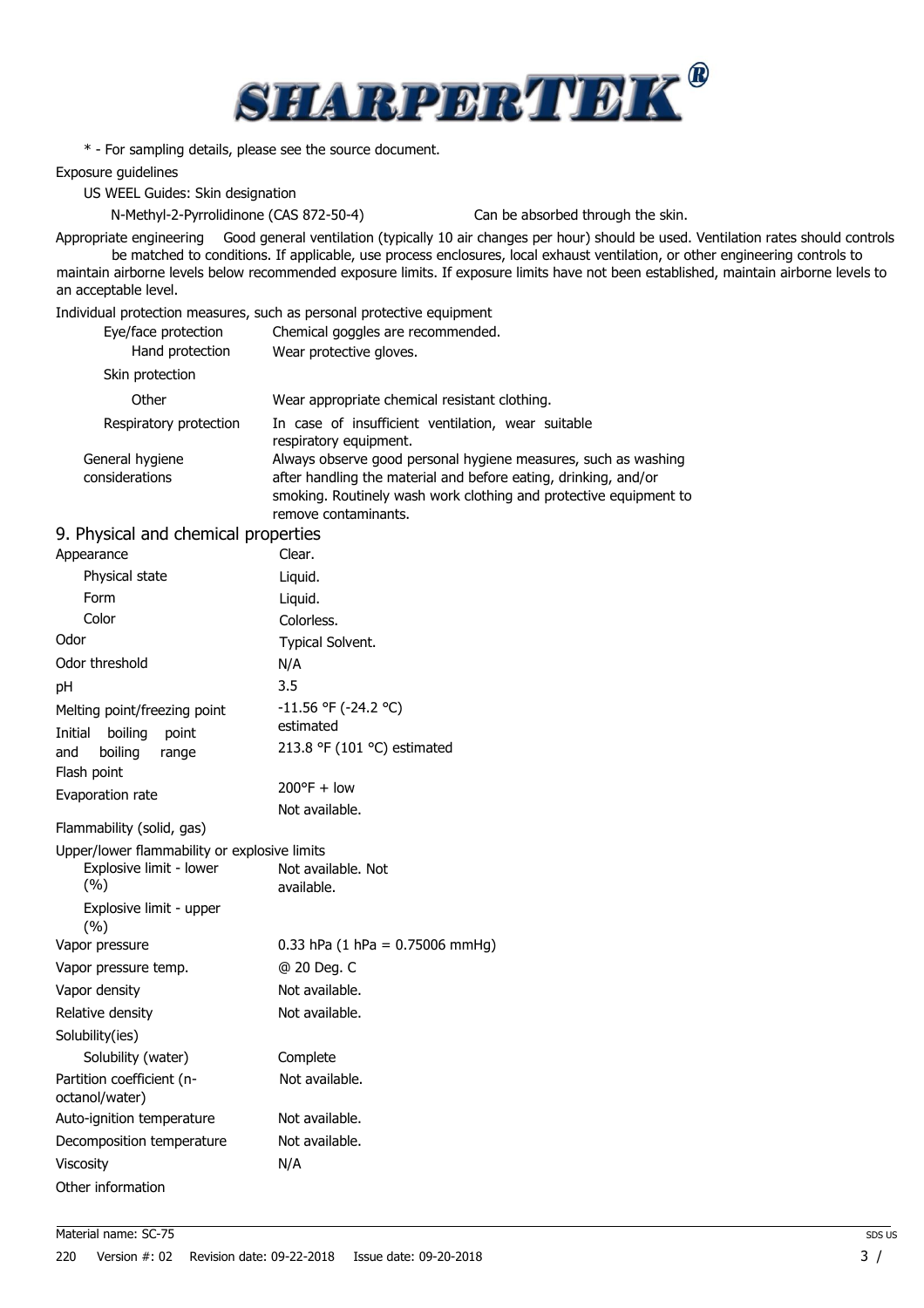

| Percent volatile  | 85.27%      |
|-------------------|-------------|
| Pounds per gallon | 8.92 lb/gal |
| Specific gravity  | 1.08        |
| VOC (Weight %)    | 21.34 %     |

| 10. Stability and reactivity          |                                                                                                                                              |
|---------------------------------------|----------------------------------------------------------------------------------------------------------------------------------------------|
| Reactivity                            | The product is stable and non-reactive under normal conditions of use, storage and transport.                                                |
| Chemical stability                    | Stable under normal conditions.                                                                                                              |
| Possibility of hazardous<br>reactions | No hazardous reaction known under normal conditions of use.                                                                                  |
| Conditions to avoid                   | Suitable precautions should be utilized if using this product at temperatures above the flash<br>point. Contact with incompatible materials. |
| Incompatible materials                | Peroxides. Phenols.                                                                                                                          |
| Hazardous decomposition<br>products   | No hazardous decomposition products are known if stored and applied as directed.                                                             |

# 11. Toxicological information

| Information on likely routes of exposure |                                                          |
|------------------------------------------|----------------------------------------------------------|
| Ingestion                                | Expected to be a low ingestion hazard.                   |
| <b>Inhalation</b>                        | Prolonged inhalation may be harmful.                     |
| Skin contact                             | No adverse effects due to skin contact are expected.     |
| Eye contact                              | Direct contact with eyes may cause temporary irritation. |
| Symptoms related to the                  | Direct contact with eyes may cause temporary irritation. |
| physical, chemical and                   |                                                          |
| toxicological characteristics            |                                                          |

Information on toxicological effects

|                                         |         | Acute toxicity                                                                                     |  |
|-----------------------------------------|---------|----------------------------------------------------------------------------------------------------|--|
| Components                              | Species | <b>Test Results</b>                                                                                |  |
| N-Methyl-2-Pyrrolidinone (CAS 872-50-4) |         | * Estimates for product                                                                            |  |
| Acute<br>Dermal<br>LD50                 | Rabbit  | may be based on additional<br>component data not shown.<br>8000 mg/kg<br>Skin corrosion/irritation |  |
| Oral                                    |         | S                                                                                                  |  |
| LD50                                    | Mouse   | 5130 mg/kg e                                                                                       |  |
|                                         | Rat     | 3914 mg/kg<br>4.2 ml/kg<br>o                                                                       |  |
| Other                                   |         | u                                                                                                  |  |
| LD50                                    | Mouse   | 54.5 mg/kg <sup>S</sup>                                                                            |  |
|                                         | Rat     | 80.5 mg/kg <sub>e</sub>                                                                            |  |
|                                         |         |                                                                                                    |  |

e damage/eye Direct contact with eyes may cause temporary irritation. irritation

| Respiratory or skin sensitization |                                                                                                                     |
|-----------------------------------|---------------------------------------------------------------------------------------------------------------------|
| Respiratory sensitization         | Not available.                                                                                                      |
| Skin sensitization                | This product is not expected to cause skin sensitization.                                                           |
| Germ cell mutagenicity            | No data available to indicate product or any components present at greater than 0.1%<br>are mutagenic or genotoxic. |
| Carcinogenicity                   | This product is not considered to be a carcinogen by IARC, ACGIH, NTP, or OSHA.                                     |
| Not listed.                       | US. OSHA Specifically Regulated Substances (29 CFR 1910.1001-1050)                                                  |
| Reproductive toxicity             | Possible reproductive hazard.                                                                                       |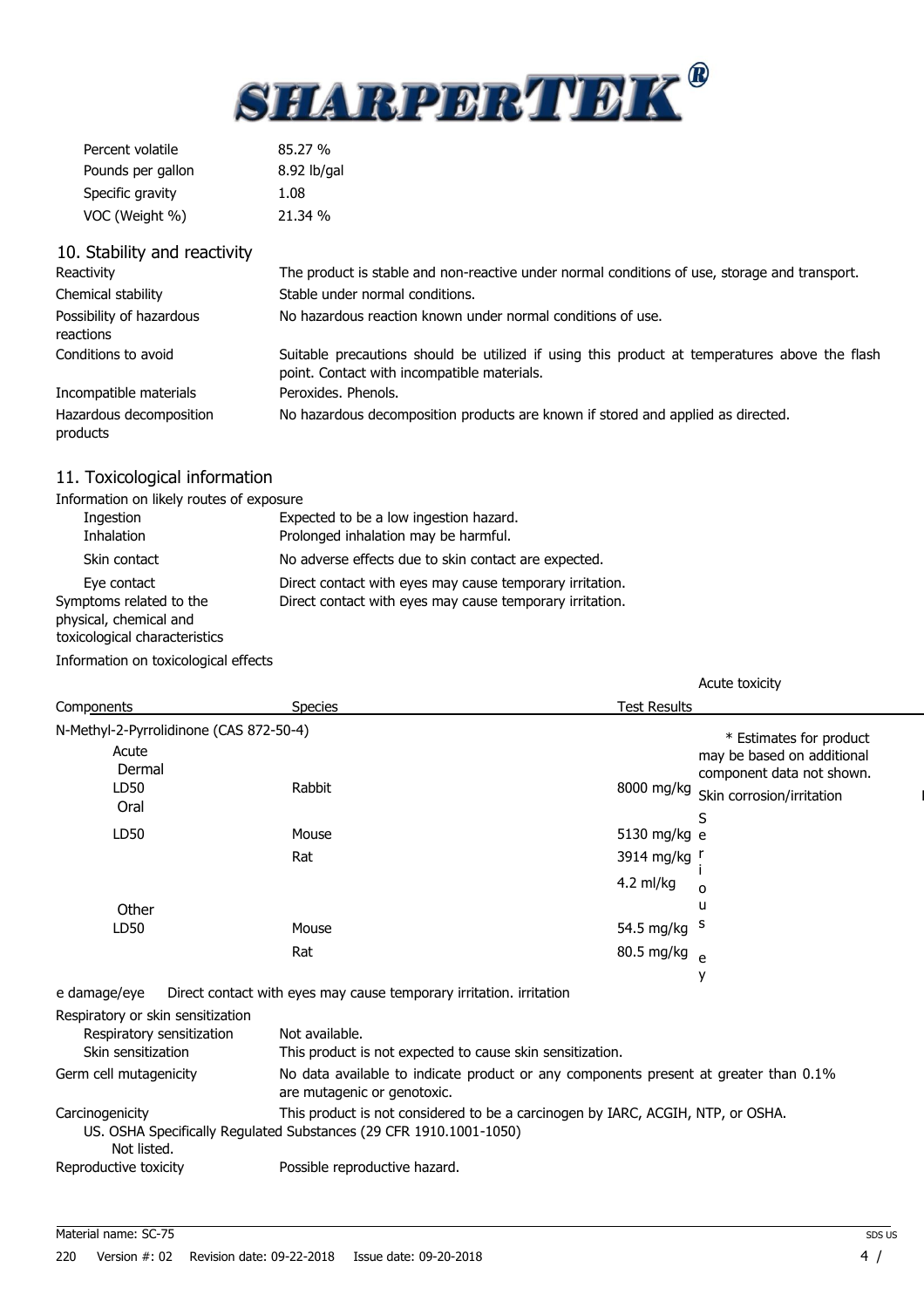

| Specific target organ toxicity<br>- single exposure                            | Not classified.<br>Not classified.                                                                                                                                                                       |  |  |
|--------------------------------------------------------------------------------|----------------------------------------------------------------------------------------------------------------------------------------------------------------------------------------------------------|--|--|
| Specific target organ toxicity<br>- repeated exposure                          |                                                                                                                                                                                                          |  |  |
| Aspiration hazard                                                              | Not available.                                                                                                                                                                                           |  |  |
| Chronic effects                                                                | Prolonged inhalation may be harmful.                                                                                                                                                                     |  |  |
| 12. Ecological information                                                     |                                                                                                                                                                                                          |  |  |
| Ecotoxicity                                                                    | The product is not classified as environmentally hazardous. However, this does not exclude the<br>possibility that large or frequent spills can have a harmful or damaging effect on the<br>environment. |  |  |
| Persistence and degradability                                                  | No data is available on the degradability of this product.                                                                                                                                               |  |  |
| Bioaccumulative potential<br>Partition coefficient n-octanol / water (log Kow) | No data available.                                                                                                                                                                                       |  |  |
| Dimethyl Adipate                                                               | 1.03                                                                                                                                                                                                     |  |  |
| Dimethyl Glutarate                                                             | 0.62                                                                                                                                                                                                     |  |  |
| Dimethyl Succinate                                                             | 0.35                                                                                                                                                                                                     |  |  |
| Ethyl-3-Ethoxypropionate                                                       | 1.35                                                                                                                                                                                                     |  |  |
| N-Methyl-2-Pyrrolidinone                                                       | $-0.54$                                                                                                                                                                                                  |  |  |
| Mobility in soil                                                               | No data available.                                                                                                                                                                                       |  |  |
| Other adverse effects                                                          | No other adverse environmental effects (e.g. ozone depletion, photochemical ozone creation<br>potential, endocrine disruption, global warming potential) are expected from this<br>component.            |  |  |

13. Disposal considerations

Disposal instructions Collect and reclaim or dispose in sealed containers at licensed waste disposal site. Dispose of contents/container in accordance with local/regional/national/international regulations.

Local disposal regulations Dispose in accordance with all applicable regulations.<br>Waste from residues / Dispose of in accordance with local regulations. Empty contain Dispose of in accordance with local regulations. Empty containers or liners may retain some product unused products residues. This material and its container must be disposed of in a safe manner (see: Disposal instructions).

Contaminated packaging Empty containers should be taken to an approved waste handling site for recycling or disposal. Since emptied containers may retain product residue, follow label warnings even after container is emptied.

#### 14. Transport information

#### DOT BULK

| UN number       | NA1993                                                                         |
|-----------------|--------------------------------------------------------------------------------|
| Proper shipping | Combustible Liquid, n.o.s. (Ethyl-3-Ethoxyproprionate, N-Methyl Pyrrolidinone) |
| Shipping Class  | 55                                                                             |
| ERG code        | 128.                                                                           |

DOT NON-BULK

Not regulated as dangerous goods.

15. Regulatory information All components are on the U.S. EPA TSCA Inventory List.

US federal regulations

CERCLA Hazardous Substance List (40 CFR 302.4)

- Not listed.
- US. OSHA Specifically Regulated Substances (29 CFR 1910.1001-1050) Not
	- listed.

Superfund Amendments and Reauthorization Act of 1986 (SARA)

Hazard categories Immediate Hazard - Yes

Delayed Hazard - Yes

Fire Hazard - No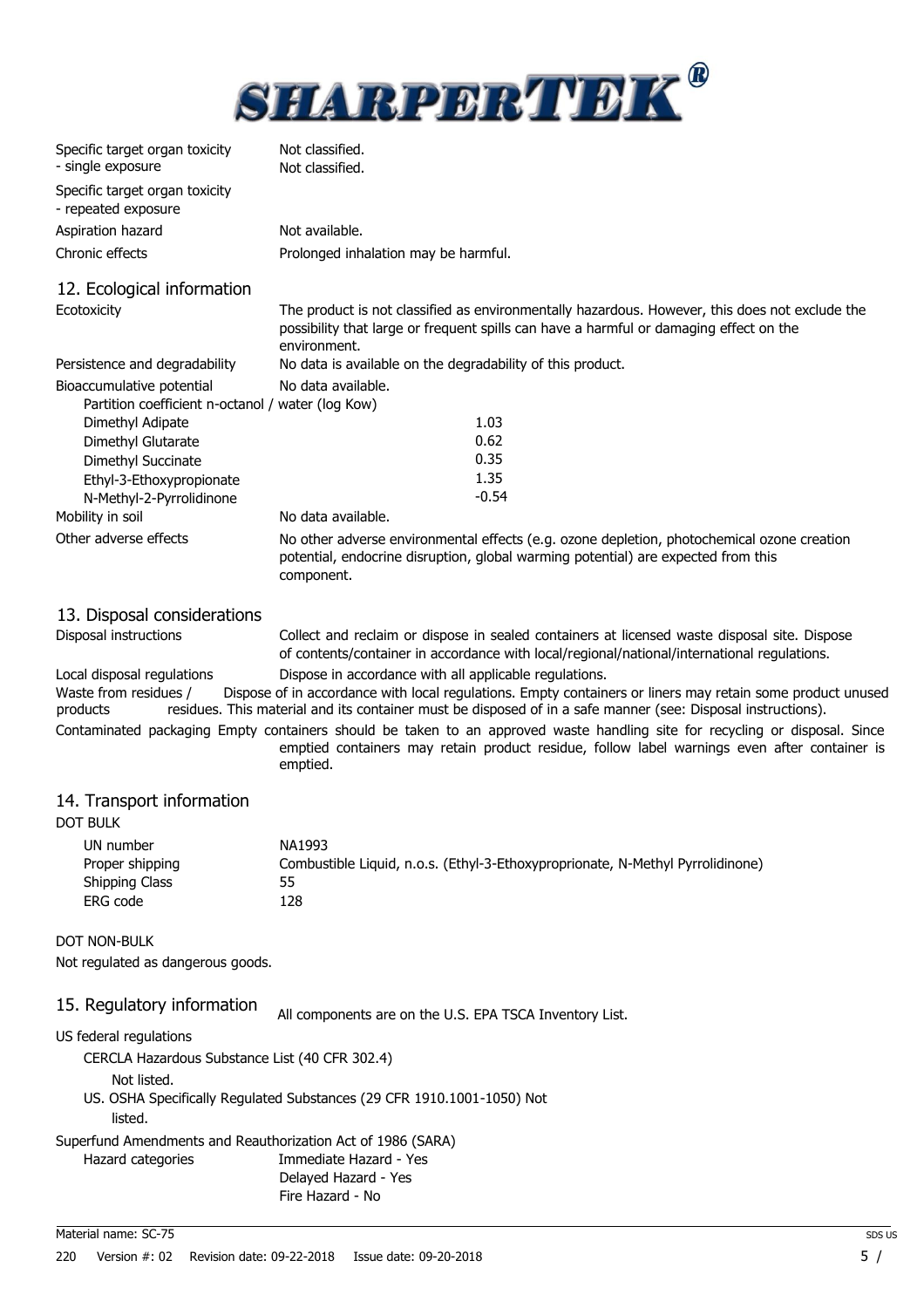

| Pressure Hazard - No   |
|------------------------|
| Reactivity Hazard - No |

| SARA 302 Extremely hazardous substance<br>Not listed.           |                                                                                                                             |                       |            |                        |
|-----------------------------------------------------------------|-----------------------------------------------------------------------------------------------------------------------------|-----------------------|------------|------------------------|
| SARA 311/312<br>Hazardous chemical<br>SARA 313 (TRI reporting)  | Yes                                                                                                                         |                       |            |                        |
| Chemical name                                                   |                                                                                                                             | CAS number            | % by wt.   |                        |
| N-Methyl-2-Pyrrolidinone                                        |                                                                                                                             | 872-50-4              | $0.1 - 10$ |                        |
| Other federal regulations                                       |                                                                                                                             |                       |            |                        |
|                                                                 | Clean Air Act (CAA) Section 112 Hazardous Air Pollutants (HAPs) List                                                        |                       |            |                        |
| Not regulated.<br>regulated.                                    | Clean Air Act (CAA) Section 112(r) Accidental Release Prevention (40 CFR 68.130) Not                                        |                       |            |                        |
| Safe Drinking Water Act<br>(SDWA)                               | Not regulated.                                                                                                              |                       |            |                        |
| US state regulations                                            |                                                                                                                             |                       |            |                        |
| US. Massachusetts RTK - Substance List                          |                                                                                                                             |                       |            |                        |
| N-Methyl-2-Pyrrolidinone (CAS 872-50-4)                         | US. New Jersey Worker and Community Right-to-Know Act                                                                       |                       |            |                        |
| N-Methyl-2-Pyrrolidinone (CAS 872-50-4)                         |                                                                                                                             | <b>500 LBS</b>        |            |                        |
| US. Pennsylvania RTK - Hazardous Substances                     |                                                                                                                             |                       |            |                        |
| N-Methyl-2-Pyrrolidinone (CAS 872-50-4)<br>US. Rhode Island RTK |                                                                                                                             |                       |            |                        |
| N-Methyl-2-Pyrrolidinone (CAS 872-50-4)                         |                                                                                                                             |                       |            |                        |
| US. California Proposition 65                                   |                                                                                                                             |                       |            |                        |
| harm.                                                           | WARNING: This product contains a chemical known to the State of California to cause birth defects or other reproductive     |                       |            |                        |
|                                                                 | US - California Proposition 65 - CRT: Listed date/Developmental toxin                                                       |                       |            |                        |
|                                                                 | N-Methyl-2-Pyrrolidinone (CAS 872-50-4)                                                                                     | Listed: June 15, 2001 |            |                        |
| <b>International Inventories</b>                                |                                                                                                                             |                       |            |                        |
| Country(s) or region                                            | Inventory name                                                                                                              |                       |            | On inventory (yes/no)* |
| Australia<br>Canada                                             | Australian Inventory of Chemical Substances (AICS)<br>Domestic Substances List (DSL)                                        |                       |            | Yes                    |
|                                                                 |                                                                                                                             |                       |            | Yes<br>No              |
| Canada                                                          | Non-Domestic Substances List (NDSL)                                                                                         |                       |            |                        |
| China                                                           | Inventory of Existing Chemical Substances in China (IECSC)<br>European Inventory of Existing Commercial Chemical Substances |                       |            | Yes<br>No              |
| Europe                                                          | (EINECS)                                                                                                                    |                       |            |                        |
| Europe                                                          | European List of Notified Chemical Substances (ELINCS)                                                                      |                       |            | No                     |
| Japan                                                           | Inventory of Existing and New Chemical Substances (ENCS)                                                                    |                       |            | Yes                    |
| Korea                                                           | Existing Chemicals List (ECL)                                                                                               |                       |            | Yes                    |
| New Zealand                                                     | New Zealand Inventory                                                                                                       |                       |            | Yes                    |
| Philippines                                                     | Philippine Inventory of Chemicals and Chemical Substances<br>(PICCS)                                                        |                       |            | Yes                    |
| United States & Puerto Rico                                     | Toxic Substances Control Act (TSCA) Inventory                                                                               |                       |            | Yes                    |

\*A "Yes" indicates that all components of this product comply with the inventory requirements administered by the governing country(s) A "No" indicates that one or more components of the product are not listed or exempt from listing on the inventory administered by the governing country(s).